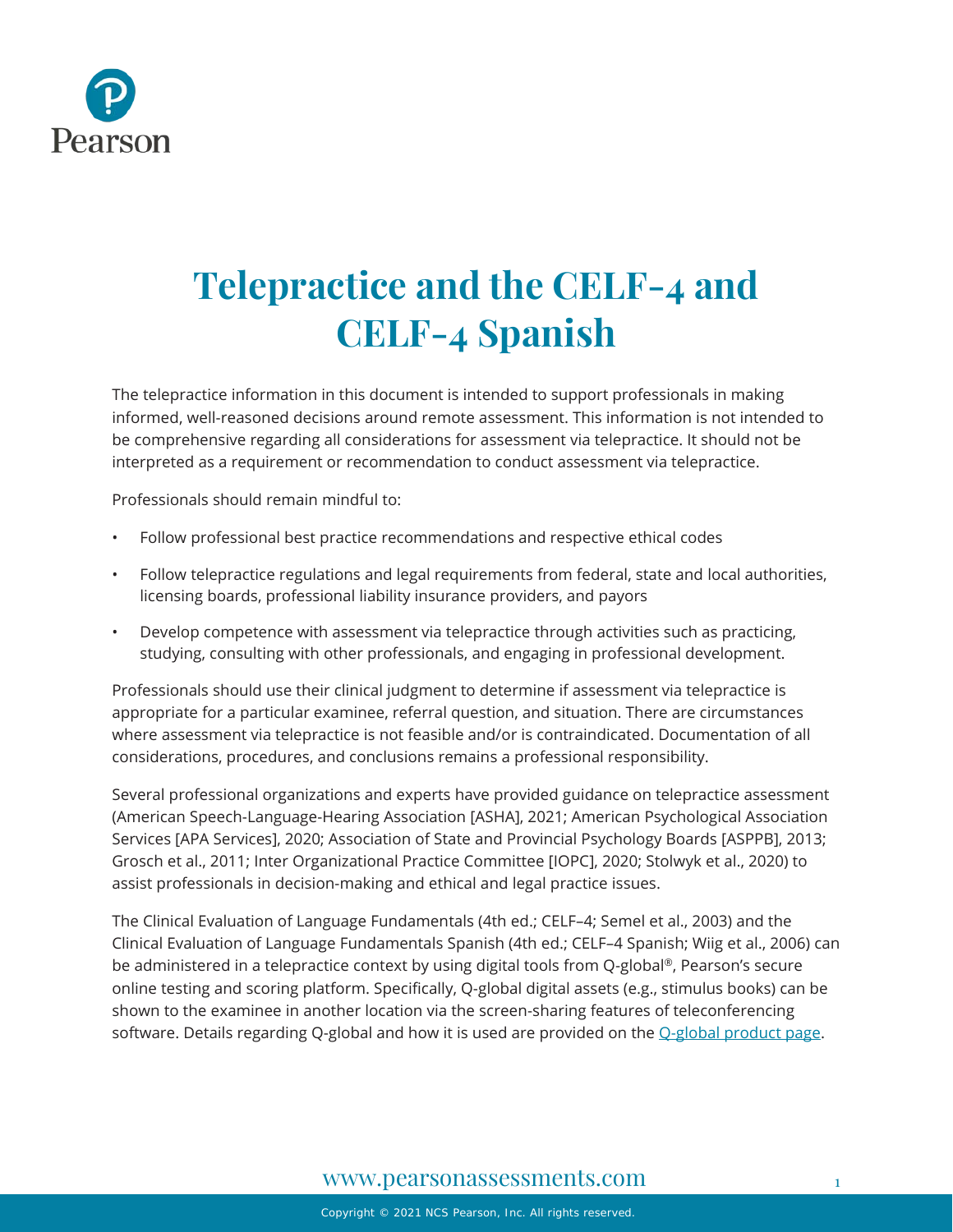A spectrum of options is available for administering this assessment via telepractice; however, it is important to consider the fact that the normative data were collected via an in-person assessment. Telepractice is a deviation from the standardized administration, and the methods and approaches to administering it via telepractice should be supported by research and practice guidelines when appropriate.

Professionals engaging in telepractice assessment often train facilitators to work with examinees unfamiliar with technology to provide greater coverage to underserved populations (e.g., only two professionals within a 500-mile radius, shortage of speech-language pathologists within a school district). Assistance from an on-site facilitator will be necessary for students who have difficulty attending to the test tasks. When facilitators are well trained and in a professional role (i.e., a professional facilitator), they can adjust audiovisual equipment, keep the examinee on task, and alert the examiner if the child is fatigued and needs a break. When a trained professional facilitator is not used, there can be an impact on the workflow of the session, subtest selection, and the approach to deriving scores.

In times when physical distancing is necessary (such as the COVID-19 pandemic), using a professional facilitator may not be safe or feasible. When the examiner determines that the examinee cannot participate independently and testing must occur under physical distancing constraints, the only facilitator available may be someone in the examinee's home (e.g., a parent, guardian, or caregiver). If the on-site facilitator is not in a professional role (i.e., nonprofessional facilitator), they can assist with technological and administrative tasks during testing and should be oriented to these responsibilities in a pretesting virtual meeting and again at the beginning of the session.

When examinees are able to attend to the test tasks and manage the technology requirements and troubleshoot technology problems that can arise, it is possible that the examinee may participate without the help of an on-site facilitator. If the examiner determines that no facilitator is required (i.e., the examinee can assist with technological and administrative tasks during testing), the examinee should be oriented to these responsibilities before, and again at the beginning of, the session. An initial virtual meeting should occur in advance of the testing session to address numerous issues specific to testing via telepractice. This initial virtual meeting is described in the administrative and technological tasks portion of the Examiner Considerations section and referred to in various sections of this document. The examiner should consider best practice guidelines, the referral question, and the examinee's condition, as well as telepractice equivalence study conditions to determine if this is possible and appropriate. Independent examinee participation may not be possible or appropriate, for example, for examinees with little technological literacy and experience and/or who are developmentally or cognitively unable to assist with technological and administrative tasks during testing.

When administering CELF–4 or CELF–4 Spanish, professional and nonprofessional facilitators often remain in the room with the examinee throughout the testing session so that they are readily available to provide technology assistance or respond to other needs. When facilitators remain in the room, they should do so passively and unobtrusively, monitoring and addressing the examinee's practical needs and any technological or administrative issues. The facilitator's role should be defined clearly by the examiner. The facilitator should only perform those functions the examiner

## [www.pearsonassessments.com](http://www.pearsonassessments.com/) 2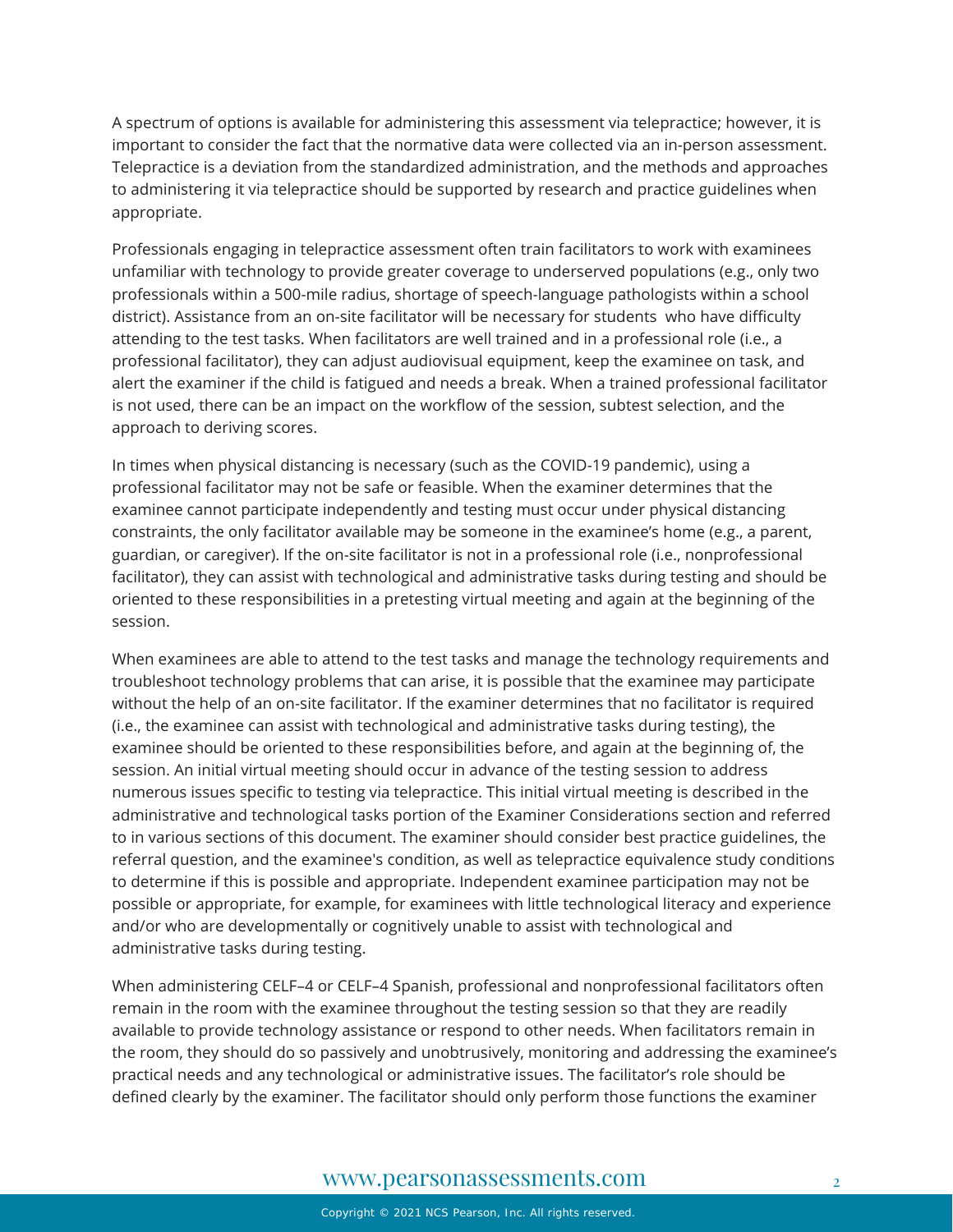approves and deems necessary. The facilitator in the room should always remain accessible. If a facilitator needs to leave the room for any reason, it is important that the examiner is able to contact the facilitator immediately if the examinee does not cooperate during testing, attempts to leave the room, or if there is a medical emergency. It is helpful to have personal and local emergency numbers for each examinee.

# **Conducting Telepractice Assessment**

Conducting a valid assessment in a telepractice service delivery model requires an understanding of the interplay of a number of complex issues. In addition to the general information on Pearson's telepractice page, examiners should address five factors (Eichstadt et al., 2013) when planning to administer and score assessments via telepractice:

- 1. [Telepractice Environment & Equipment](#page-2-0)
- [Assessment Materials & Procedures](#page-5-0)
- **3. [Examinee Considerations](#page-10-0)**
- 4. [Examiner Considerations](#page-11-0)
- [Other Considerations](#page-12-0)

## <span id="page-2-0"></span>1. Telepractice Environment & Equipment

## **Computers and Connectivity**

Two computers with audio and video capability and stable internet connectivity—one for the examiner and one for the examinee—are required. A web camera, microphone, and speakers or headphones are required for both the examiner and the examinee. A second computer screen or split-screen format on a large computer monitor for the examiner is helpful to allow a view of a Pearson-delivered digital manual or administration directions, but the examiner can also use a paper format manual or administration directions. The second computer screen or large screen also tends to make sharing test content more straightforward for the examiner.

## **Image/Screen Size**

When items with visual stimuli are presented, the digital image of the visual stimuli on the examinee's screen should be at least 9.7" measured diagonally, similar to an iPad® or iPad Air®. Because some teleconferencing software shrinks the size of images, the image size should be verified in the initial virtual meeting. It is recommended that computer screens used for teleconference assessment be at least 15" measured diagonally. Smaller screens, such as those of iPad minis, small tablet PCs, and smartphones, are not allowed for examinee-facing content, as these have not been examined empirically and may affect stimulus presentation, examinee response, and validity of the test results. Similarly, presenting stimuli on extremely large screens has not been examined, so the same precaution applies. At the beginning of the testing session, the examiner may ask for a peripheral camera or device (as described later in this section) to be aimed

## [www.pearsonassessments.com](http://www.pearsonassessments.com/) 3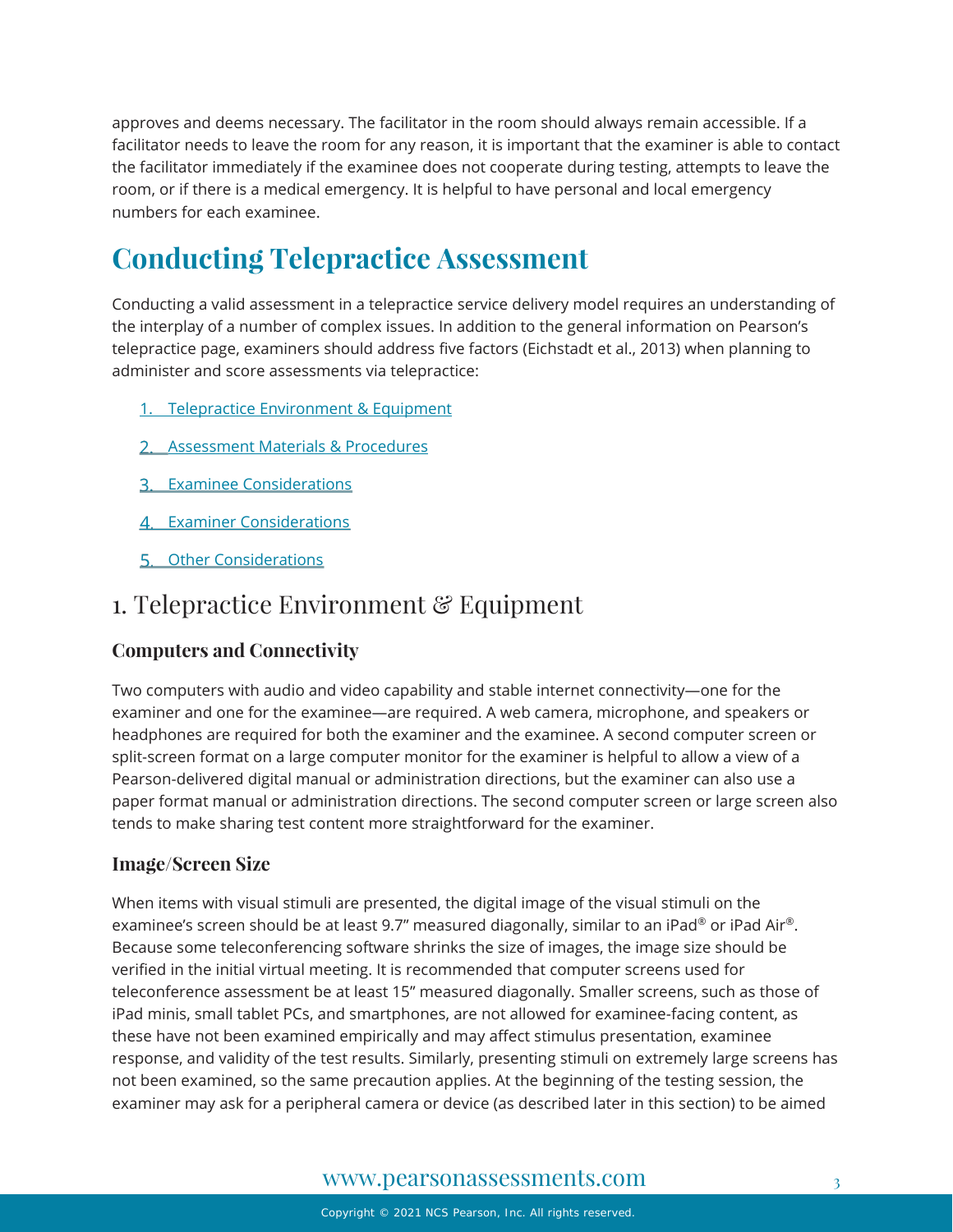at the examinee's screen to ensure that the examinee's screen is displaying images in the correct aspect ratio and not stretching or obscuring the stimuli image.

## **Audio Considerations**

High-quality audio capabilities are required during the administration. An over the head, two-ear, stereo headset with attached boom microphone is recommended for both the examiner and examinee. Headphones with a microphone may be used if a headset is not available.

The examiner should test the audio for both the examiner and examinee in the initial virtual meeting and at the beginning of the testing session to ensure a high-quality audio environment is present. Testing the audio should include an informal conversation prior to the administration where the examiner is listening for any clicks, pops, or breaks in the audio signal that distorts or interrupts the voice of the examinee. The examiner should also ask if there are any interruptions or distortions in the audio signal on the examinee's end. Any connectivity lapses, distractions, or intrusions that occurred during testing should be reported.

## **Audiovisual Distractions**

As with any testing session, the examiner should do everything possible to make sure the examinee's environment is free from audio and visual distractions. If the examiner is unfamiliar with the examinee's planned physical location, a visual tour of the intended testing room should be given during the initial virtual meeting. The examiner can then provide a list of issues to address to transform the environment into one suitable for testing. For example, remove distracting items, silence all electronics, and close doors. The examiner should confirm that these issues have been addressed at the time of testing. If possible, the examinee should be positioned facing away from the door to ensure the examiner can verify through the examinee's camera that the door remains shut and can monitor any interruptions. The examiner should confirm that all other applications on the computer, laptop, or peripheral device are closed, the keyboard is moved aside or covered after the session is connected, and alerts and notifications are silenced on the peripheral device. Radios, televisions, other cellular phones, fax machines, smart speakers, printers, and equipment that emit noise must be silenced and/or removed from the room.

## **Lighting**

Good overhead and facial lighting should be established for the examiner and examinee. Blinds or shades should be closed to reduce sun glare on faces and the computer screens.

## **Teleconferencing Software**

Teleconferencing software is required. Screen-sharing capability is required if anything other than items with verbal stimuli and responses are administered.

## **Video**

High-quality video (HD preferred) is required during the administration. Make sure the full faces of the examiner and the examinee are seen using each respective web camera. The teleconferencing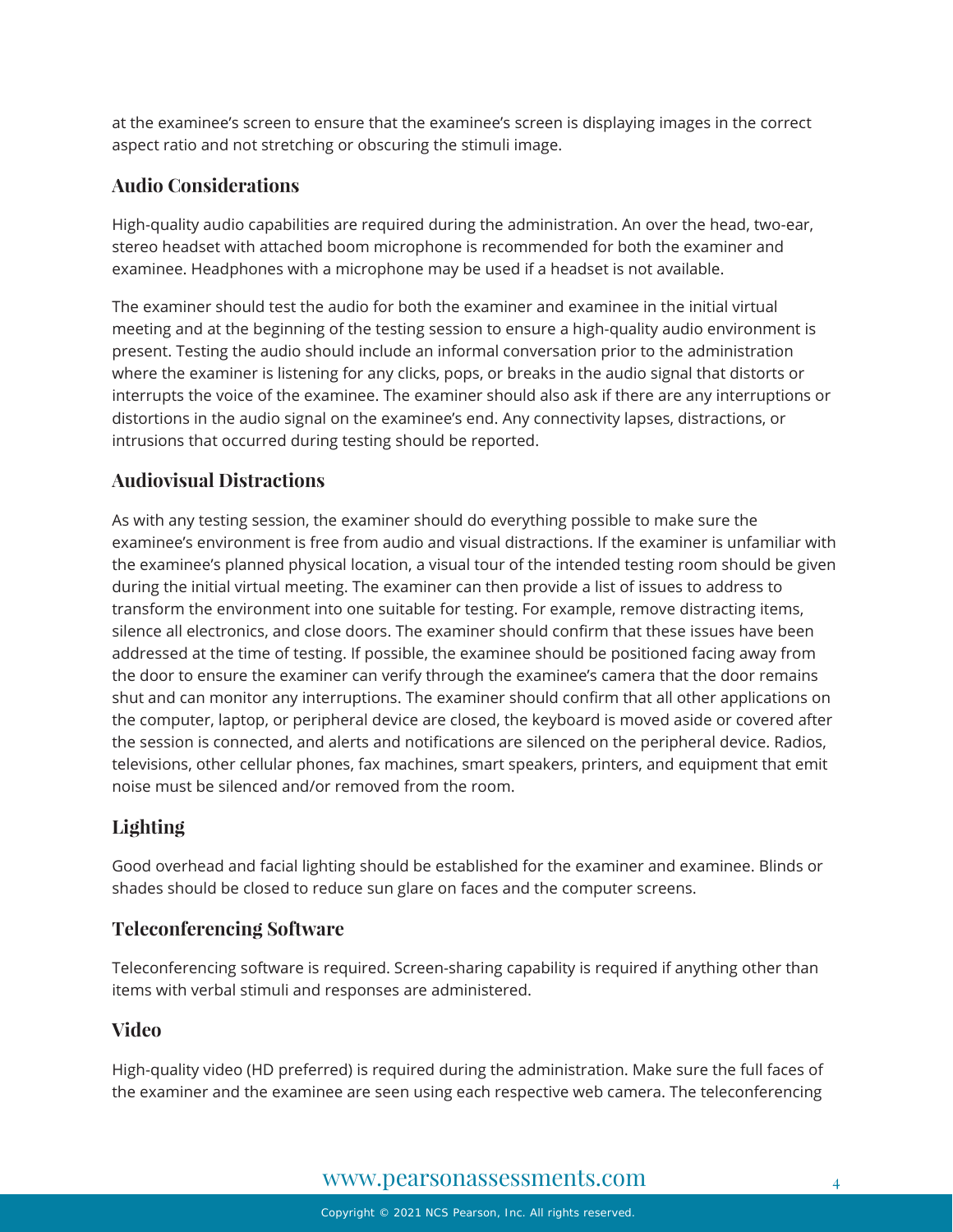software should allow all relevant visual stimuli to be fully visible to the examinee when providing instruction or completing items; the view of the examiner should not impede the examinee's view of visual test stimuli.

### **Peripheral Camera or Device**

A stand-alone peripheral camera can be used to provide a view of the session from another angle or a live view of the examinee's progress. Alternately, a separate device (e.g., a smartphone with a camera or another peripheral device) can be connected to the teleconference and set in a stable position to show the examinee's pointing or written responses. The device's audio should be silenced and microphone should be muted to prevent feedback. The examiner should guide the facilitator or tech-savvy examinee to position the peripheral camera/device before beginning written response tasks or subtests that elicit pointing or gestured responses (refer to [Table 1\)](#page-6-0) so that the examiner can see that the examinee's real-time responses are captured.

In a typical telepractice session, it is helpful to set up an external camera in the examinee's location. However, while physical distancing is necessary, the only camera available may be a stationary camera integrated into the examinee's laptop or computer screen. It may be necessary for examiners to think creatively about how to use a smartphone or other device in the examinee's location to view the examinee's progress when pointing at a screen. Before discussing this with a facilitator or examinee at a pretest meeting, the examiner should work to become fluid and competent at directing examinees in these methods, which can require extensive practice with different individuals and types of devices. In addition, setup of an external camera requires planning and practice in the initial virtual meeting to prevent technical difficulties and so the facilitator or examinee feels confident doing this when it is time.

Online instructional videos (e.g., [here\)](https://www.youtube.com/watch?v=yuhY0rjqQw0) demonstrate how a smartphone may be used with common household objects (e.g., a tower or stack of books, paper weight, ruler, and rubber band or tape) to create an improvised document camera for use during tasks involving response booklets. Similarly, for multiple choice tasks, some examinees tend to point to responses rather than say the number or letter corresponding to their response, and other tasks require the examinee to point at the stimuli. In this situation, other everyday household objects (e.g., books) could be used to form an improvised stand upon which to position the device to provide a second-angle view of the examinee pointing at the screen. A simple mirror behind the examinee has been used successfully to observe pointing responses. Typically, devices provide the best view of the examinee's screen and pointing responses when positioned in landscape orientation. Although using additional cameras or devices/objects may not be an optimal solution for telepractice, it can be functional if executed well.

## **Screen Sharing Digital Components**

Digital components are shared within the teleconferencing software as specified in [Table 1.](#page-6-0) There are two ways to view digital components in the Q-global Resource Library: through the pdf viewer in the browser window or full screen in presentation mode. Always use full screen (i.e., presentation) mode for digital components viewed by the examinee. This provides presentation of test content without on-screen distractions (e.g., extra toolbars). Refer to *Using Your Digital Assets on Q-global* in the Q-global Resource Library for complete directions on how to enter presentation mode.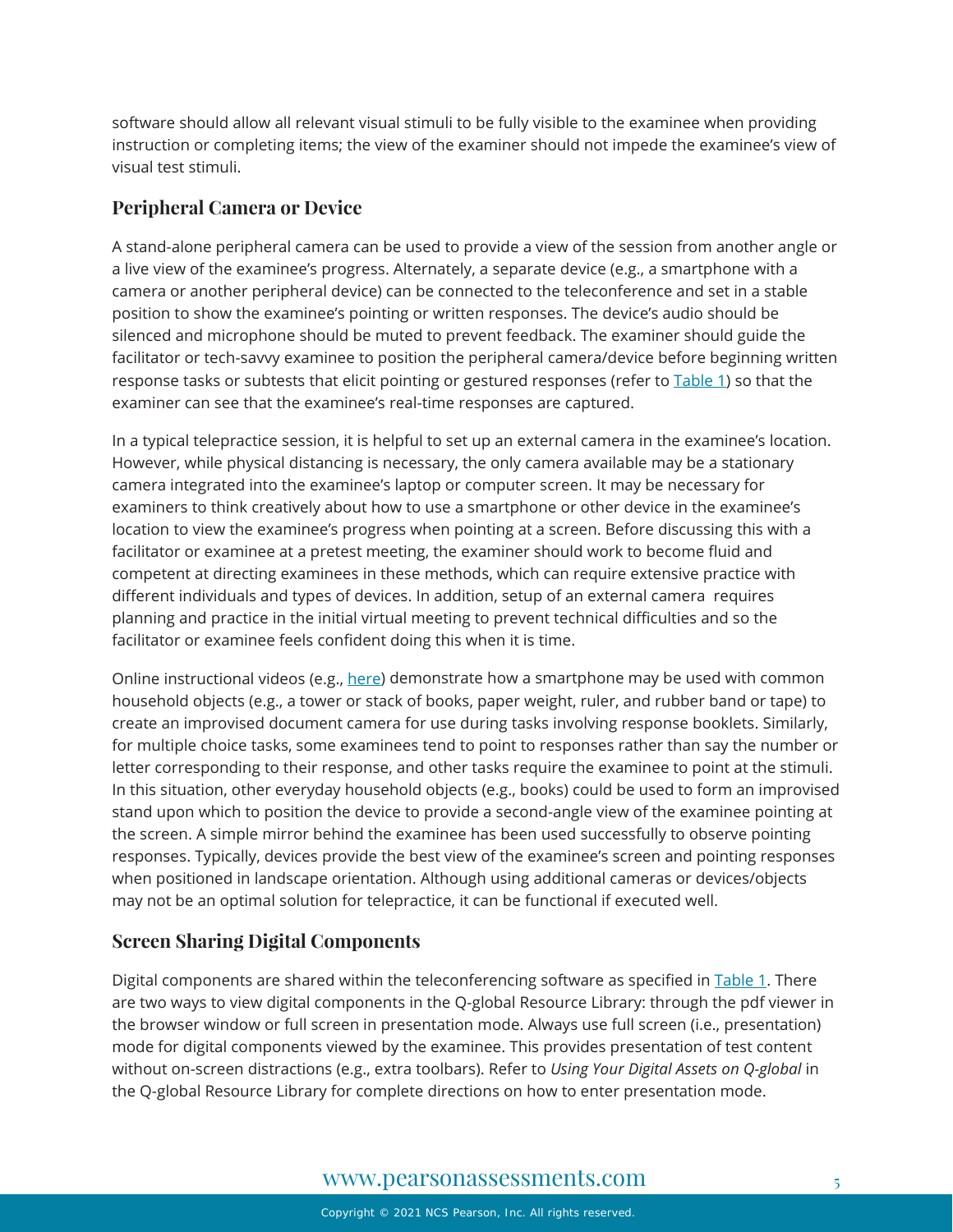# <span id="page-5-0"></span>2. Assessment Materials & Procedures

## **Test Item Security**

The examiner is responsible for ensuring test item security is maintained, as outlined in the Terms and Conditions for test use. The examiner should address test security requirements with the examinee (and facilitator, if applicable) during the informed consent process. The examiner should make it clear to the examinee/caregivers that the video should not be captured, photos should not be taken, and stimuli should not be copied or recorded, as this is a copyright violation. The examinee must agree that they will not record (audio or visual) or take photos or screenshots of any portion of the test materials or testing session, and not permit anyone to observe the testing session or be in the testing room (except for a facilitator, when necessary). Any test-related materials used in the testing session must be returned to the examiner.

## **Disruptions**

The examiner should record any and all atypical events that occur during the testing session. This may include delayed audio or video, disruptions to connectivity, the examinee being distracted by external stimuli, and any other anomalies. These can be noted on the record form or in the Qinteractive notes, if applicable, and should be considered during interpretation and described in the written report. Refer to [Other Considerations](#page-12-0) for guidance on report writing.

## **Digital Assets**

The examiner should practice using the digital assets until the use of the materials is as smooth as an in-person administration. It is not recommended that the examiner display items from paper stimulus books on a camera. When holding a paper stimulus book up to the camera, it is difficult to hold the book still and centered in the middle of the examinee's screen and to prevent fingers from covering parts of the test stimuli on the page. Refer to *Using Your Digital Assets on Q-global* in the Qglobal Resource Library for complete directions.

## **Gesturing**

When gesturing to the stimulus books is necessary, the examiner should display them as digital assets on-screen and point using the mouse cursor. It may be necessary for the examiner to show how to respond to demonstration items on the examiner's camera. Refer to **Table 1** for specific instructions by subtest.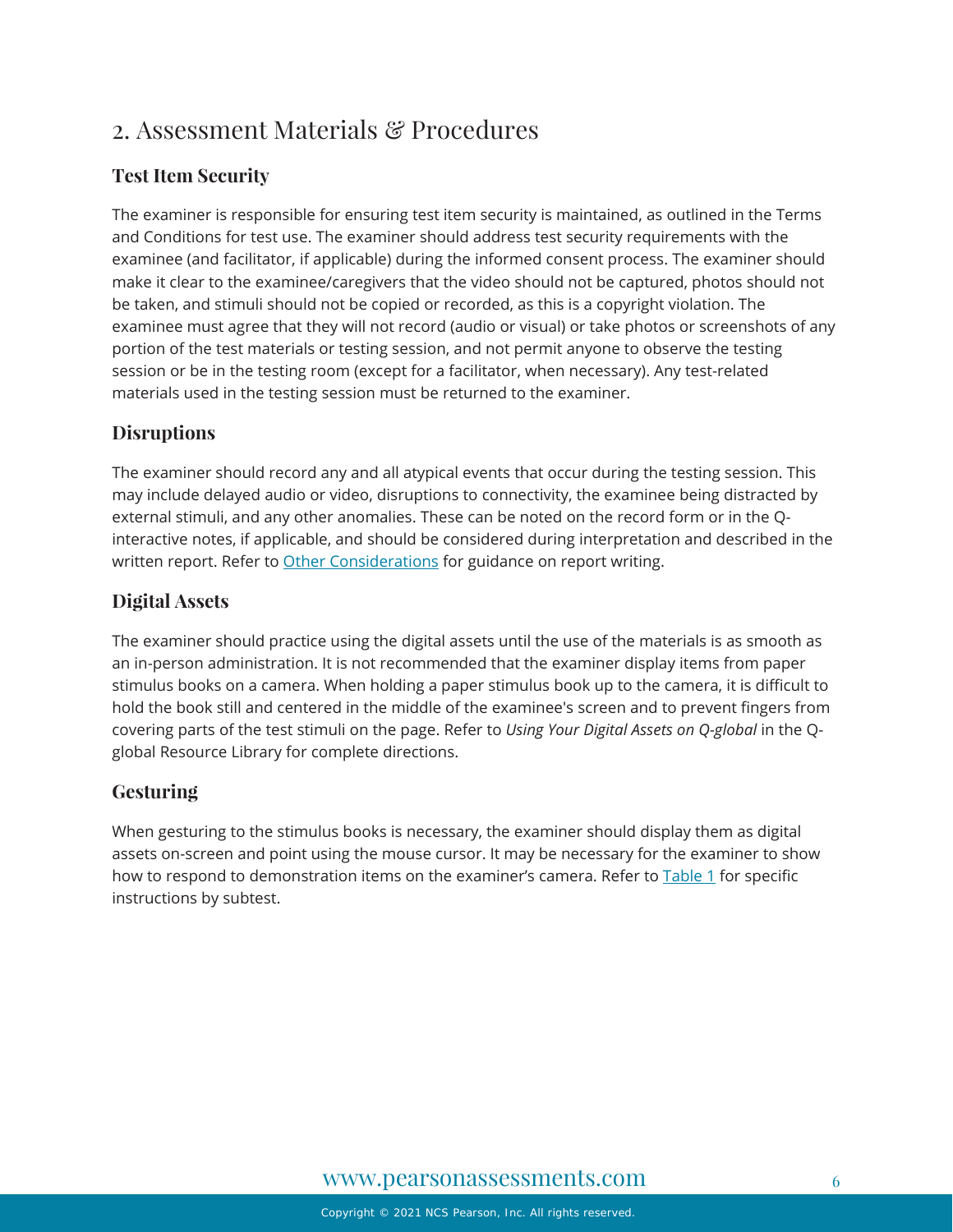## **Content Considerations**

Review [Table 1](#page-6-0) for the specific telepractice considerations for each subtest to be administered.

| Subtest(s)                                                                                                                                                                                   | <b>Considerations</b>                                                                                                                                                                                                                                                                                                                                                                                                                                                                                                            |  |  |
|----------------------------------------------------------------------------------------------------------------------------------------------------------------------------------------------|----------------------------------------------------------------------------------------------------------------------------------------------------------------------------------------------------------------------------------------------------------------------------------------------------------------------------------------------------------------------------------------------------------------------------------------------------------------------------------------------------------------------------------|--|--|
| All subtests                                                                                                                                                                                 | Requires high-quality audio and video for<br>examiner and examinee                                                                                                                                                                                                                                                                                                                                                                                                                                                               |  |  |
|                                                                                                                                                                                              | Examiner points with the mouse to indicate<br>stimuli on screen                                                                                                                                                                                                                                                                                                                                                                                                                                                                  |  |  |
| Sentence Comprehension/<br>Estructura de oraciones<br>Concepts and Following Directions/<br>Conceptos y siguiendo direcciones<br>Word Classes - Receptive/<br>Clases de palabras - Receptivo | Examinee must indicate responses by pointing<br>to picture(s). Peripheral camera/device should<br>be placed in a stable position that shows<br>examinee's screen and provides a view of the<br>examinee's pointing response.<br>Word Classes - Receptive/Clases de palabras -<br>$\bullet$<br>receptivo: For the first items (1-5), examinee<br>must indicate responses by pointing to<br>pictures. Peripheral camera/device should be<br>used for these first items. The remaining items<br>do not require a pointing response. |  |  |
| Word Structure/<br>Estructura de palabras                                                                                                                                                    | Examiner points with mouse to indicate visual<br>$\bullet$<br>stimuli (i.e., picture or words) on-screen while<br>also presenting verbal stimuli.                                                                                                                                                                                                                                                                                                                                                                                |  |  |
| Word Classes - Expressive/<br>Clases de palabras - Expresivo                                                                                                                                 | Examinee responds verbally.                                                                                                                                                                                                                                                                                                                                                                                                                                                                                                      |  |  |
| Formulated Sentences/<br>Formulación de oraciones                                                                                                                                            |                                                                                                                                                                                                                                                                                                                                                                                                                                                                                                                                  |  |  |
| Sentence Assembly                                                                                                                                                                            |                                                                                                                                                                                                                                                                                                                                                                                                                                                                                                                                  |  |  |
| Semantic Relationships                                                                                                                                                                       |                                                                                                                                                                                                                                                                                                                                                                                                                                                                                                                                  |  |  |

<span id="page-6-0"></span>**Table 1. Specific Telepractice Considerations**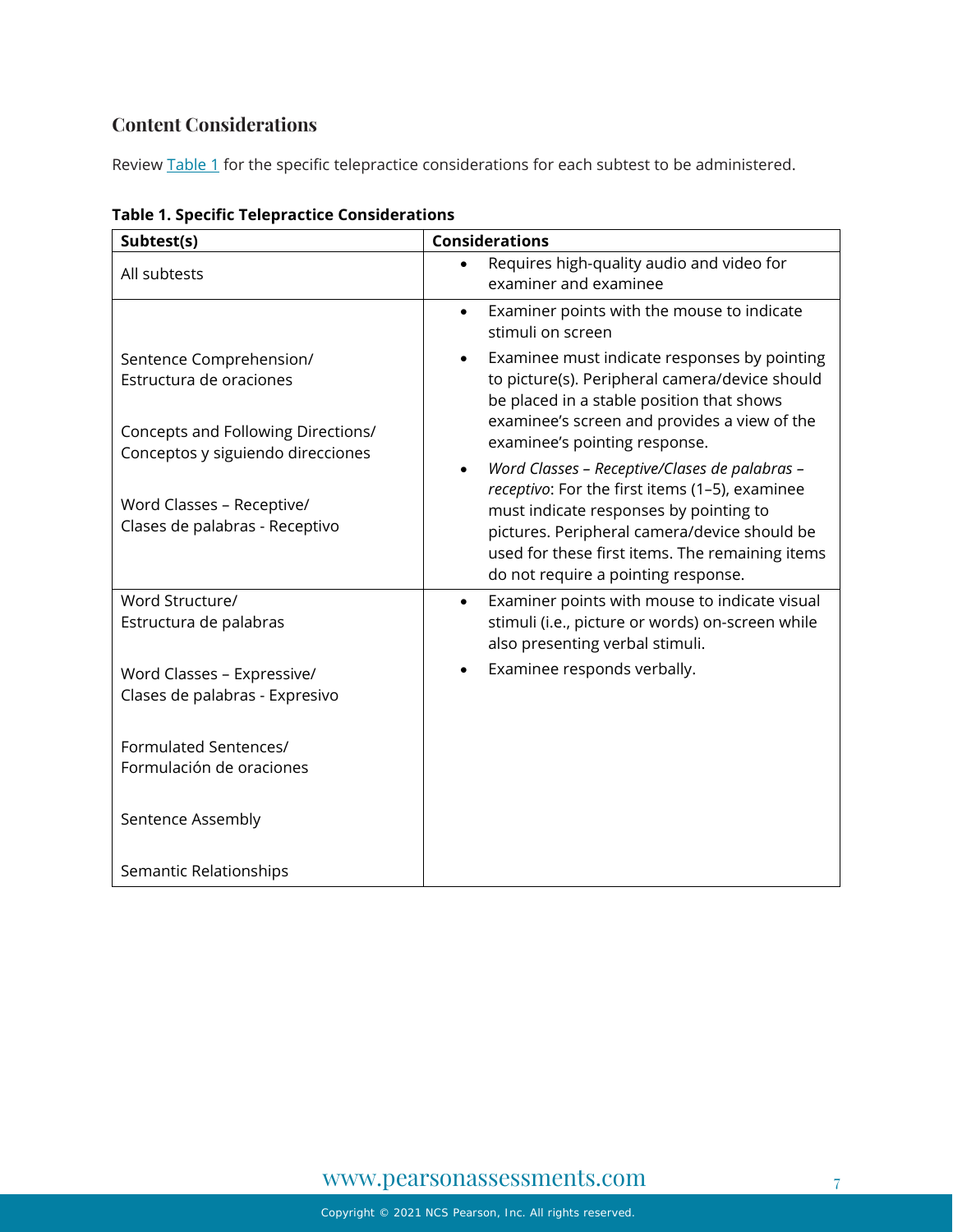| Subtest(s)                                                              | <b>Considerations</b>                                                                                                                                                                                              |
|-------------------------------------------------------------------------|--------------------------------------------------------------------------------------------------------------------------------------------------------------------------------------------------------------------|
| Recalling Sentences/                                                    | Examiner presents verbal stimuli.<br>$\bullet$                                                                                                                                                                     |
| Recordando oraciones                                                    | Examinee responds verbally.<br>٠                                                                                                                                                                                   |
| Understanding Spoken Paragraphs/<br>Entendiendo párrafos                | Items may not be repeated unless examinee<br>$\bullet$<br>did not hear because of technical problems.<br>Understanding Spoken Paragraphs/Entendiendo<br>$\bullet$<br>párrafos: The paragraphs may not be repeated. |
| Familiar Sequences 1 or 2/<br>Secuencias familiares 1 o 2               | However, the examiner may repeat the<br>questions.                                                                                                                                                                 |
| Number Repetition 1 or 2/<br>Repetición de números 1 or 2               |                                                                                                                                                                                                                    |
| Rapid Automatic Naming/                                                 | Examiner points with the mouse to indicate<br>$\bullet$<br>stimuli on screen.                                                                                                                                      |
| Enumeración rápida y automática                                         | Examinee responds verbally.<br>$\bullet$                                                                                                                                                                           |
|                                                                         | Subtest is timed.<br>$\bullet$                                                                                                                                                                                     |
| Word Definitions/                                                       | Examiner presents verbal stimuli.<br>$\bullet$                                                                                                                                                                     |
| Definiciones de palabras                                                | Examinee responds verbally.                                                                                                                                                                                        |
| Expressive Vocabulary/<br>Vocabulario expresivo                         |                                                                                                                                                                                                                    |
| Phonological Awareness/                                                 |                                                                                                                                                                                                                    |
| Conocimiento fonológico                                                 |                                                                                                                                                                                                                    |
| <b>Word Associations</b><br>Asociación de palabras                      |                                                                                                                                                                                                                    |
|                                                                         | Requires another person (respondent) to<br>$\bullet$<br>complete the rating scale.                                                                                                                                 |
| <b>Observational Rating Scale/</b><br>Escala de valoración del lenguaje | Rating scales may be mailed to the<br>respondent(s) before or after test<br>administration.                                                                                                                        |
| Pragmatics Proile/<br>Clasificación pragmática                          | Observational Rating Scale/Escala de valoración<br>del lenguaje: Requires a classroom teacher's<br>input.                                                                                                          |
|                                                                         | Pragmatics Profile/Clasificación pragmática:<br>Requires either a classroom teacher's or<br>parent's/caregiver's input.                                                                                            |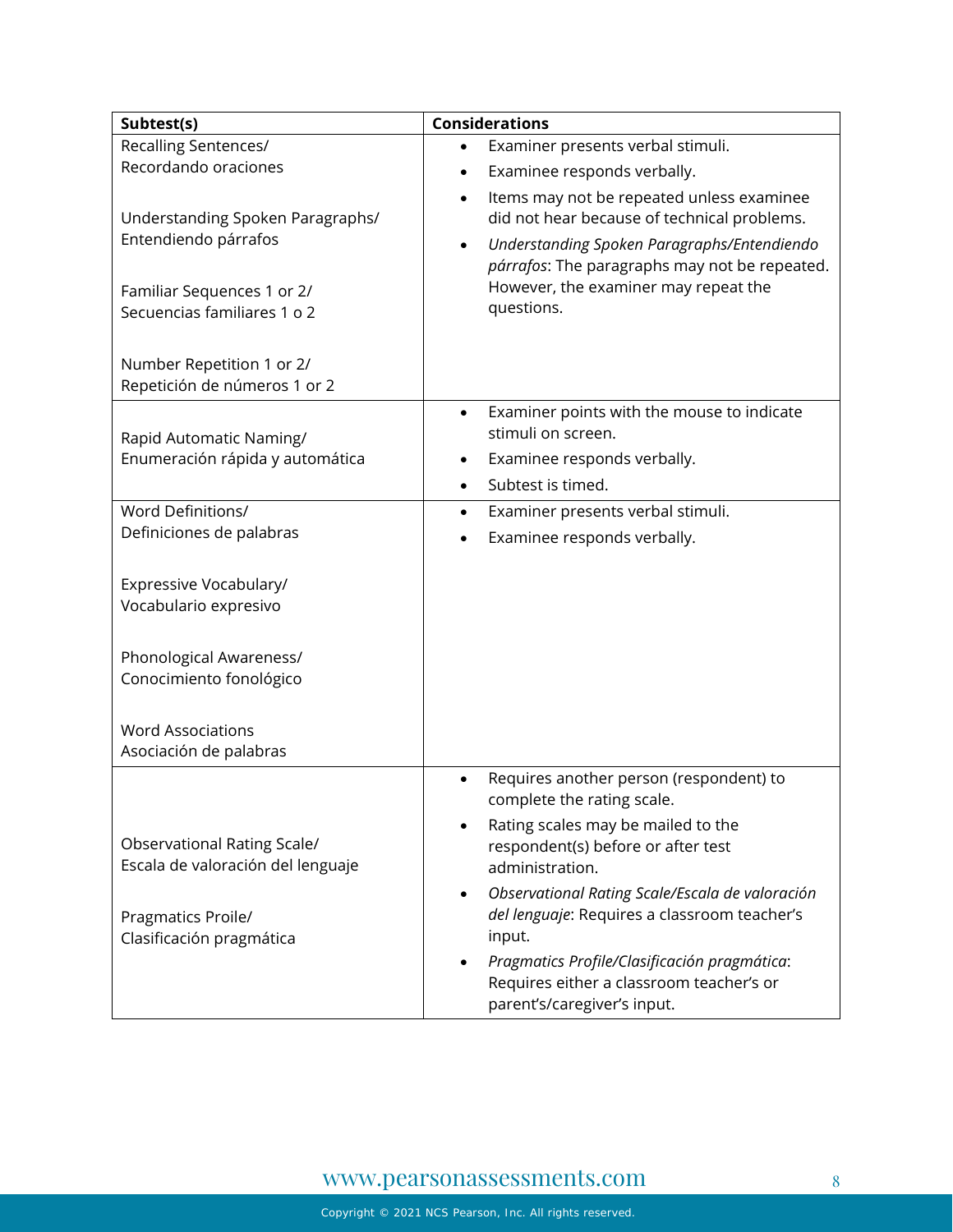## **Evaluating Equivalence Evidence**

Examiners should review the current research available on equivalence between different modes of administration before proceeding to use remote administration of a standardized assessment with normative data collected via in-person assessment. When reviewing the literature, the examiner should consider the input and output requirements for each task, and the evidence available for telepractice equivalence for the specific task type. Direct evidence of equivalence for a specific task may be available because the task was researched in a study with results indicating no significant difference between telepractice and in-person assessment. Examiners can have more confidence that the normative scores are valid when tasks have direct evidence showing equivalency between modes.

In reviewing the literature of telepractice–in-person and digital–traditional investigations, professionals should also be mindful of the age range and population (e.g., clinical group) of the research study to consider relevancy for the examinee. Greater caution is recommended when only indirect evidence of equivalency is available for a task, or when equivalence has not been established for a particular examinee's age range and clinical condition. However, it can be informative to consider any such available evidence when considering impact of remote administration on results and interpretation. Pearson Clinical Assessment is tracking and aggregating the relevant equivalence evidence for our assessments, including the age range, population, direct evidence, and indirect evidence (see [Evidence for Remote Assessment\)](https://www.pearsonassessments.com/content/dam/school/global/clinical/us/assets/telepractice/equivalence-evidence-for-remote-assessment.pdf).

Research has compared results obtained in telepractice and in-person administration modes for CELF–4 [English] subtests (Sutherland et al., 2017; Waite et al., 2010)., many of which are included in CELF–4 Spanish. Equivalence was supported for the subtests and composites that were examined. However, the studies evaluated only interrater reliability of an examiner in person and an examiner in a remote location. The studies also did not examine all CELF tasks, nor were the tasks examined with Spanish speakers. It is important to consider the conditions under which equivalence studies of telepractice and in-person assessment modes were conducted and attempt to reproduce these as closely as possible if testing via telepractice.

<span id="page-8-0"></span>[Table 2](#page-8-0) lists the input and output requirements of each task. The abbreviations in the Input and Output column correspond to the various input and output requirements of each task, and a key appears at the bottom of the table. For example, brief spoken directions as an input requirement is abbreviated as BSD.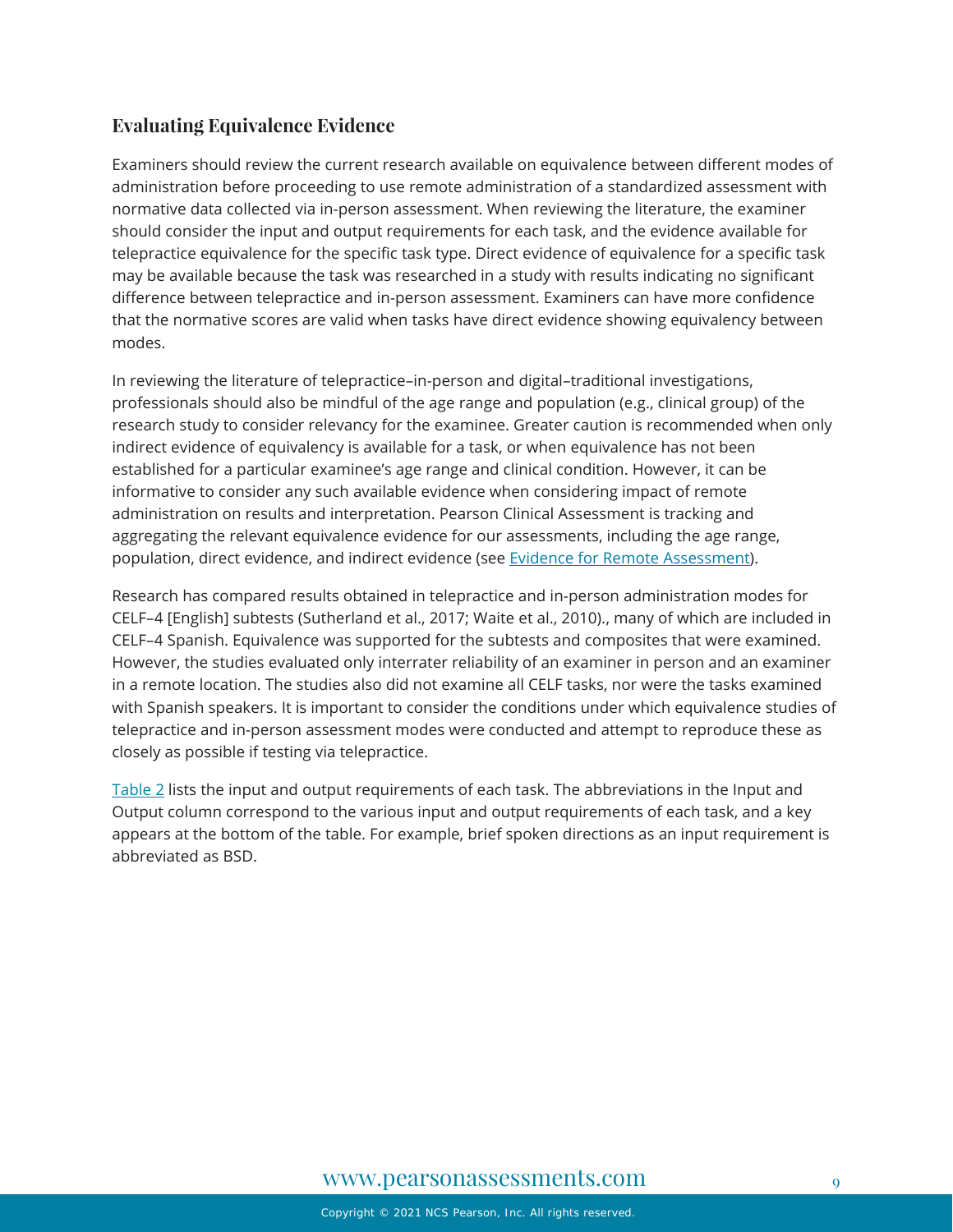## **Table 2. Input and Output Requirements**

| <b>Task</b>                        | Input <sup>a</sup> | Output <sup>b</sup> |
|------------------------------------|--------------------|---------------------|
| Word Structure/                    |                    |                     |
| Estructura de palabras             | BSD, PS, SS        | BSR, MC             |
| Word Classes - Expressive/         |                    |                     |
| Clases de palabras - Expresivo     | BSD, PS, SS        | BSR, OE             |
| Concepts and Following Directions/ |                    |                     |
| Conceptos y siguiendo direcciones  |                    |                     |
|                                    | BSD, PS, SS        | OE, SPR             |
| Word Classes - Receptive/          |                    |                     |
| Clases de palabras - Receptivo     |                    |                     |
| Formulated Sentences/              |                    |                     |
| Formulación de oraciones           |                    |                     |
|                                    | BSD, PS, SS        | OE, SPR             |
| Expressive Vocabulary/             |                    |                     |
| Vocabulario expresivo              |                    |                     |
|                                    |                    |                     |
| Recalling Sentences/               |                    |                     |
| Recordando oraciones               |                    |                     |
|                                    |                    |                     |
| <b>Understanding Spoken</b>        |                    |                     |
| Paragraphs/                        |                    |                     |
| Entendiendo párrafos               | BSD, SS            | OE, SPR             |
|                                    |                    |                     |
| <b>Word Definitions/</b>           |                    |                     |
| Definiciones de palabras           |                    |                     |
|                                    |                    |                     |
| Phonological Awarenes/             |                    |                     |
| Conocimiento fonológico            |                    |                     |
|                                    |                    |                     |
| Word Associations/                 |                    |                     |
| Asociación de palabras             |                    |                     |
|                                    |                    |                     |
| Number Repetition 1 or 2/          |                    |                     |
| Repetición de números 1 o 2        |                    |                     |
|                                    | <b>BSD</b>         | OE, SPR             |
| Familiar Sequences 1 or 2/         |                    |                     |
| Secuencias familiares 1 o 2        |                    |                     |
|                                    |                    |                     |
| Rapid Automatic Naming/            |                    |                     |
| Enumeración rápida y automática    |                    |                     |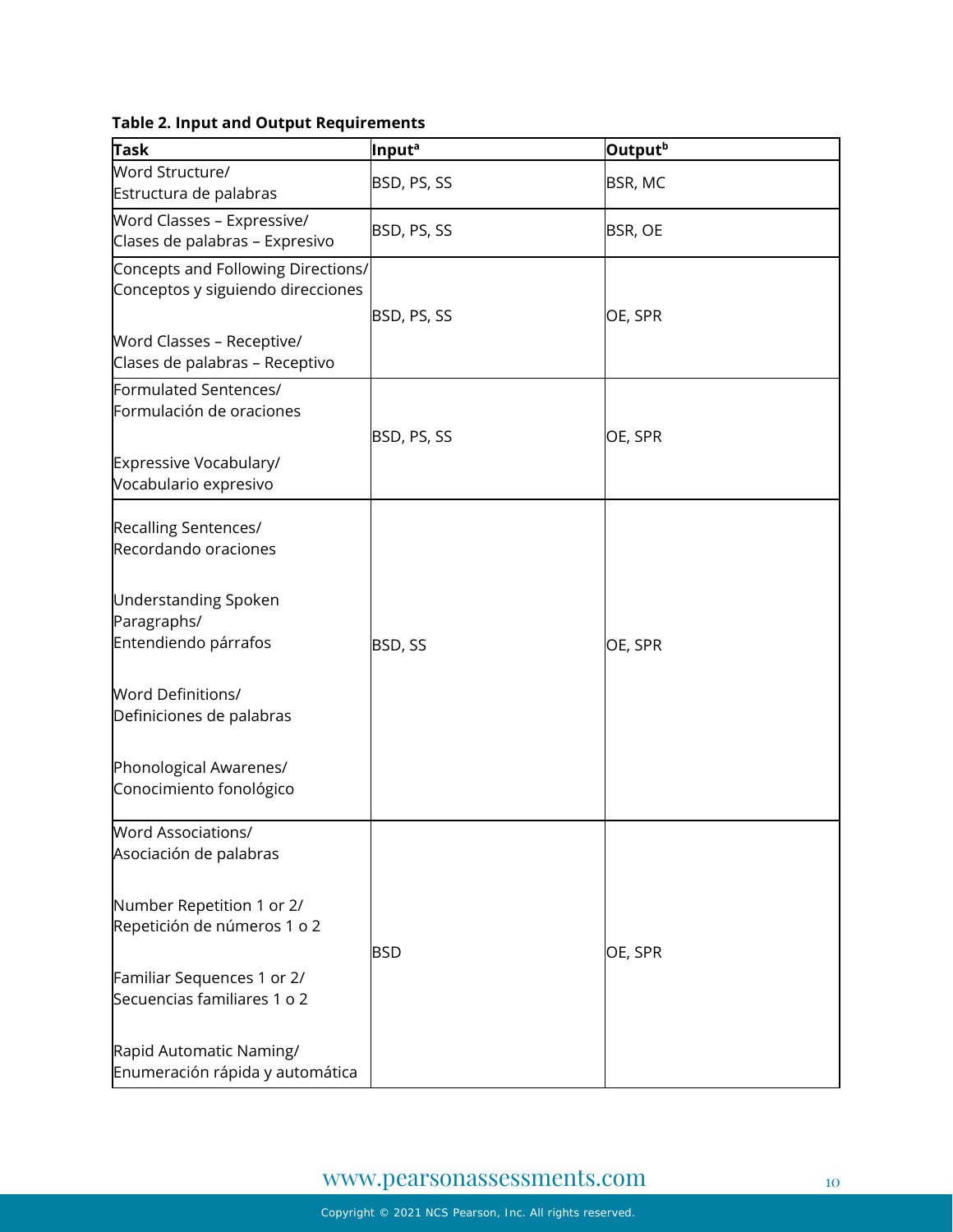| Task                                                             | Input <sup>a</sup> | Output <sup>b</sup> |
|------------------------------------------------------------------|--------------------|---------------------|
| Observational Rating Scale/<br>Escala de valoración del lenguaje | BSD, SS, WP        | BSR, MC, WR         |
| Pragmatics Profile/<br>Clasificación pragmática                  |                    |                     |
| Sentence Assembly                                                | BSD, SS, WP        | ISPR                |
| Semantic Relationships                                           | BSD, SS, WP        | <b>PR or BSR</b>    |

Note. <sup>a</sup>Input abbreviations are: BSD = Brief spoken directions, PS = Pictorial stimuli, SS = Spoken stimuli, WP = Words in print.

bOutput abbreviations are: BSR = Brief spoken response, MC = Multiple choice, OE = Open ended, PR = Pointing response, SPR = Spoken response, WR = Written response.

# <span id="page-10-0"></span>3. Examinee Considerations

## **Appropriateness**

The examiner should first ensure that a telepractice test administration is appropriate for the examinee and for the purpose of the assessment. Clinical judgment, best practice guidance for telepractice (e.g., ASHA, 2021; APA Services, 2020; ASPPB, 2013; IOPC, 2020), information from professional organizations and other professional entities (e.g., licensing boards, legal resources, professional liability insurance providers, payors), consultation with other knowledgeable professionals, existing research, and any available federal or state regulations should be considered in the decision-making process. Consideration should be given to whether the necessary administrative and technological tasks involved in a telepractice session can be accomplished without influencing results.

## **Preparedness**

Before initiating test administration, the examiner should ensure that the examinee is well-rested, able, prepared, and ready to appropriately and fully participate in the testing session.

## **Facilitator Role**

If using a facilitator, the role of the facilitator must be explained to the examinee so participation and actions are understood.

## **Headset**

It may not be appropriate or feasible for some examinees to use a headset due to behavior, positioning, physical needs, or tactile sensitivities, or if a headset is not available. Clinical judgment on the appropriate use of a headset in these situations should be used. If a headset is not utilized, the examiner's and examinee's microphones and speakers should be turned up to a comfortable volume.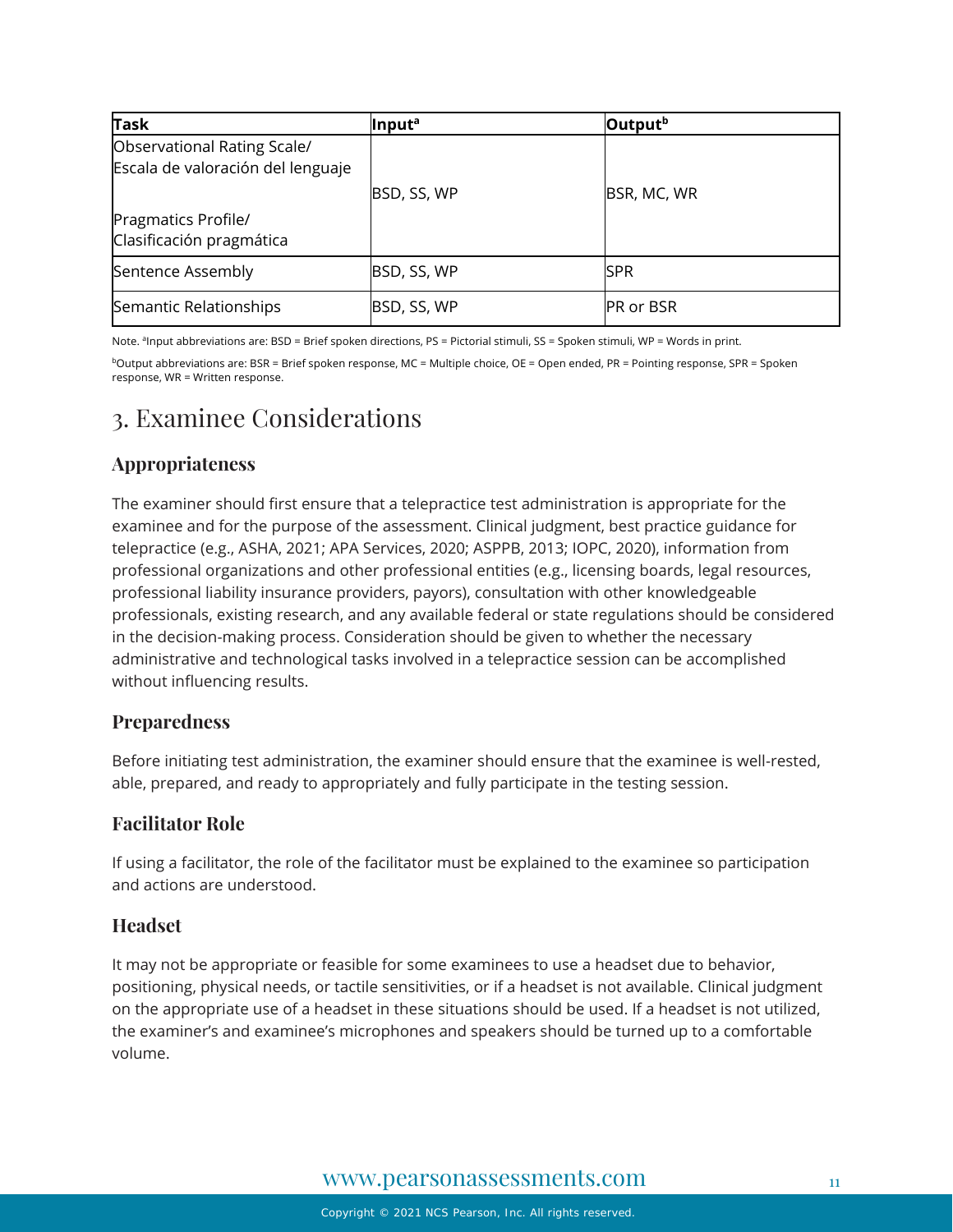### **Mouse**

On some teleconferencing software, the examiner can pass control of the mouse to allow the examinee to point to indicate responses; this is an option if it is within the capabilities of the examinee. However, best practice guidelines provide cautions about this. For example, the IOPC guidelines suggest examiners be alert throughout administration, resume control of the screen once the task is finished, and never leave the computer unattended while the examinee has control over the examiner's computer (IOPC, 2020).

# <span id="page-11-0"></span>4. Examiner Considerations

## **Practice**

During the telepractice setup, and before administering to any actual examinee, the examiner should rehearse the mechanics and workflow of every item in the entire test using the selected teleconferencing software so that the examiner is familiar with the administration procedures. For example, a colleague could be used as a practice examinee.

## **Standardized Procedures**

The examiner must follow the administration procedures of in-person administration as much as possible. For example, if a spoken stimulus cannot be said more than once in in-person administration, the examiner must not say it more than once in a telepractice administration unless a technical difficulty precluded the examinee from hearing the stimulus.

## **Real-Time Troubleshooting**

In order to conduct a smooth telepractice session, audiovisual needs and materials must be managed appropriately. The initial virtual meeting involves the examiner, examinee, and/or the facilitator (if used), and is the opportunity for the examiner to provide information about the audiovisual needs and materials. During the initial virtual meeting, the examiner should provide training in troubleshooting audiovisual needs that arise during the testing session, including camera angle, lighting, and audio checks. The examiner should provide verbal feedback to guide camera adjustment, checking the on-screen video shown by the peripheral camera/device to provide information about how to reposition it until the proper view is shown. The examiner should emphasize that no materials should be opened until the examiner provides instructions to do so, if applicable. The examiner should also expect to provide verbal guidance about these issues during the testing session.

## **Collaborating With Facilitators**

If used, the facilitator is to assist with administrative and technological tasks and not to manage rapport, engagement, or attention during the testing session. The examiner should direct them not to interfere with the examinee's performance or responses. Any other roles and responsibilities for which an examiner needs support, such as behavior management, should be outlined and trained prior to the beginning of the testing session. The examiner is responsible for documenting all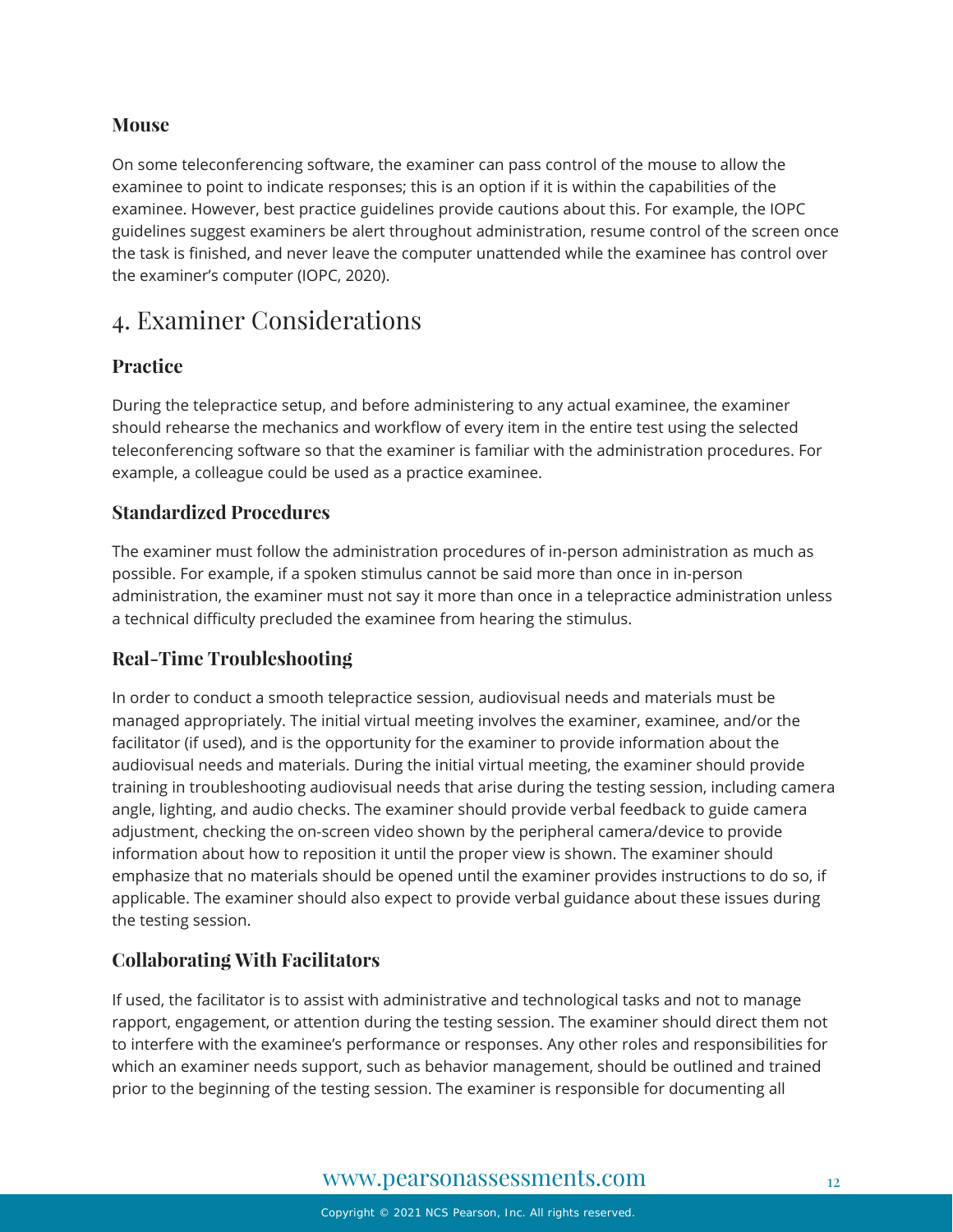behaviors of the facilitator during test administration and taking these into consideration when reporting scores and performance. Refer to th[e Telepractice Environment & Equipment](#page-2-0) section and to [Table 1](#page-6-0) for specific subtest telepractice considerations.

# <span id="page-12-0"></span>5. Other Considerations

There are special considerations for written reports describing testing that takes place via telepractice. The professional completing the written report should state in the report that the test was administered via telepractice, and briefly describe the method of telepractice used. The professional should also make a clinical judgment, similar to an in-person session, about whether or not the examiner was able to obtain the examinee's best performance. Clinical decisions should be explained in the report, including comments on the factors that led to the decision to conduct testing via telepractice and to report all (or not to report suspect) scores. In addition, it is recommended that the report include a record of any and all atypical events during the testing session (e.g., delayed video or audio, disruptions to connectivity, extraneous noises such as phone ringing or loud dog barking, person or animal unexpectedly walking into room, the examinee responding to other external stimuli). List and describe these anomalies as is typical for reporting behavioral observations in the written report, as well as any observed or perceived impact on the testing sessions and/or results, and consider these in the interpretation of results.

An example of a written report might include:

"*The CELF–4 Spanish was administered via remote telepractice using digital stimulus materials on Pearson's Q-global system, and a facilitator monitored the administration on-site during the live video connection using the [name of telepractice system, e.g., Zoom] platform. The remote testing environment appeared free of distractions, adequate rapport was established with the examinee via video/audio, and the examinee appeared appropriately engaged in the task throughout the session. No significant technological problems or distractions were noted during administration. Modifications to the standardization procedure included: [list]. The CELF–4 Spanish subtests, or similar tasks, have received initial validation in several samples for remote telepractice and digital format administration, and the results are considered a valid description of the examinee's skills and abilities*."

Notes may be recorded about any testing issues on the record form.

# Conclusion

This test was not standardized in a telepractice mode, and this should be taken into consideration when utilizing this test via telepractice and interpreting results. For example, the examiner should consider relying on convergence of multiple data sources and/or being tentative about conclusions. Provided that the examiner has thoroughly considered and addressed the factors and the specific considerations as listed above, the examiner should be prepared to observe and comment about the reliable and valid delivery of the test via telepractice. Materials may be used via telepractice without additional permission from Pearson in the following published contexts:

• CELF–4 and CELF–4 Spanish Digital Stimulus Book on Q-global